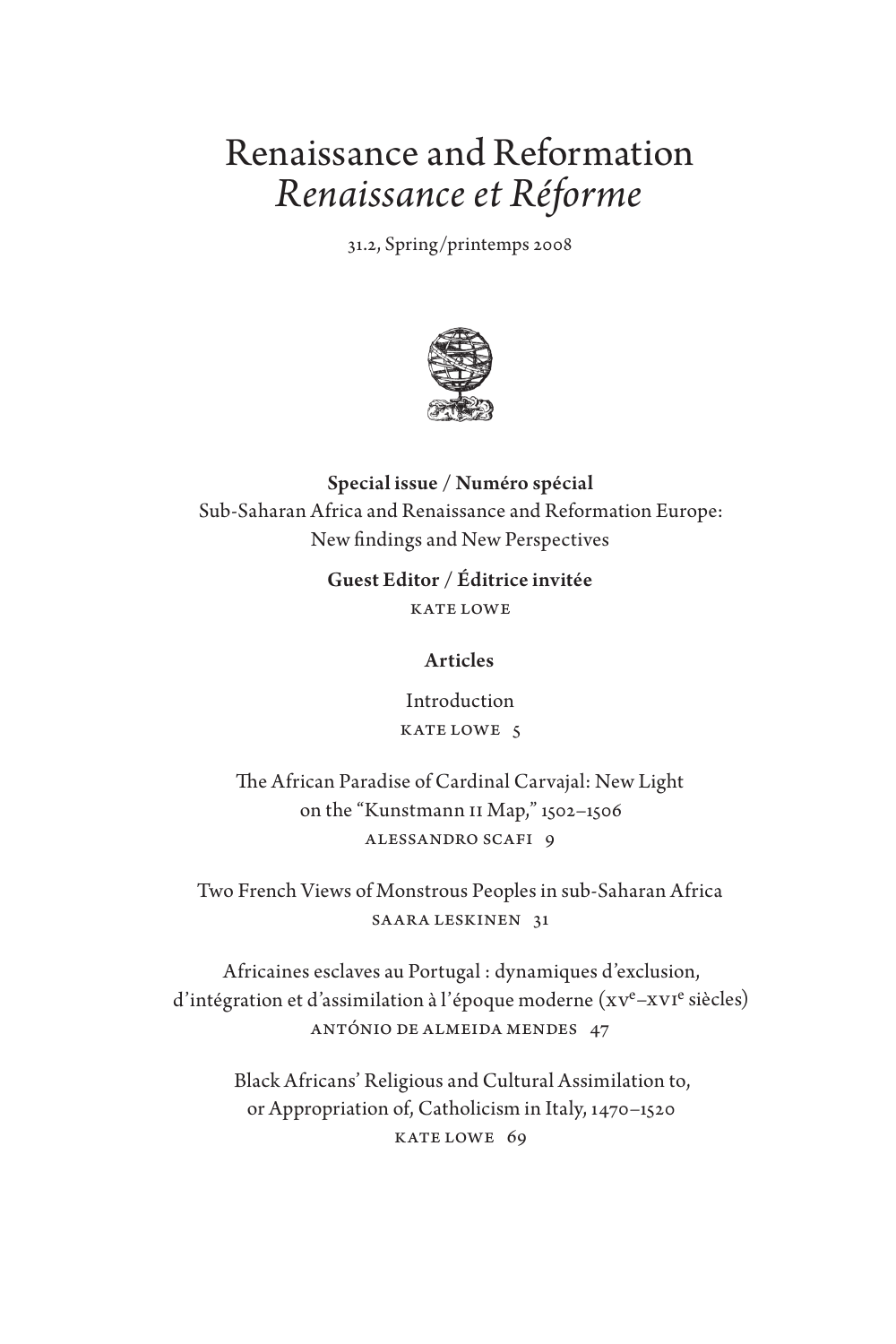### Black Africans in Seventeenth-Century Amsterdam Dienke Hondius 89

Popular Literary Depictions of Black African Weddings in Early Modern Spain Aurelia Martín Casares and Marga G. Barranco 109

#### Book Reviews/Comptes rendus

Philip Knee. *La Parole incertaine: Montaigne en dialogue* Ullrich Langer 125

Georges Chastellain. *Les Expocisions sur Vérité mal prise; Le Dit de Vérité* Olga Anna Duhl 126

> Isabelle Garnier-Mathez. *L'Epithète et la Connivence. Ecriture concertée chez les Evangéliques français (1523–1534)* Alexandre Tarrête 129

Mireille Huchon. *Le français au temps de Jacques Cartier* Amélie Hamel 132

Patricia Phillippy. *Painting Women: Cosmetics, Canvases & Early Modern Culture* Aileen Ribeiro. *Fashion and Fiction: Dress in Art and Literature in Stuart England* Ann Hollinshead Hurley. *John Donne's Poetry and Early Modern Visual Culture* KATHERINE ACHESON 141

Michael C. Questier. *Catholicism and Community in Early Modern England: Politics, Aristocratic Patronage and Religion, c.1550–1640.* JOHN CONSIDINE 147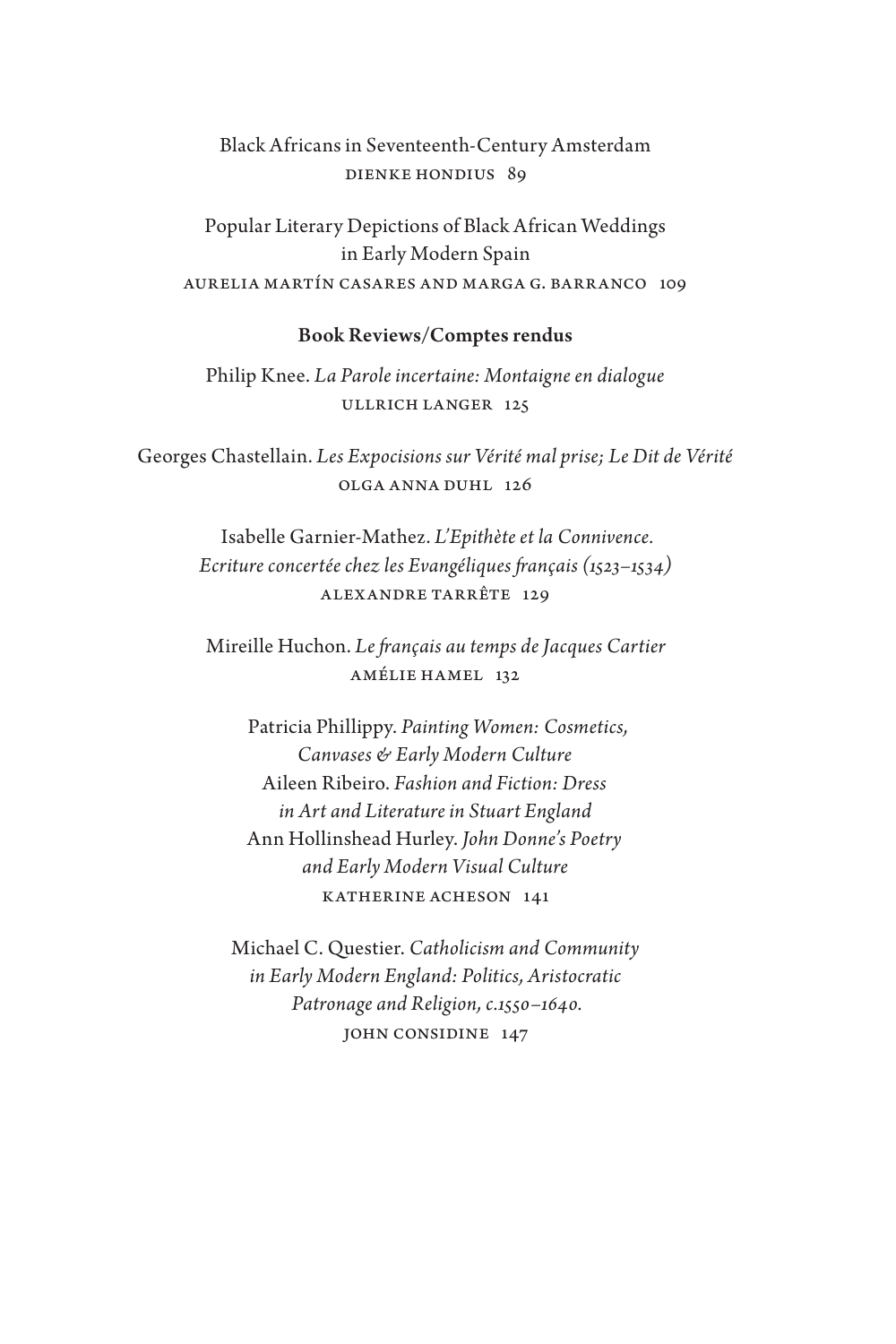# Popular Literary Depictions of Black African Weddings in Early Modern Spain<sup>1</sup>

Aurelia Martín Casares and Marga G. Barranco University of Granada, Spain

*Les caractéristiques des noirs d'Afrique sont abondamment décrites dans la littérature espagnole de la Renaissance. Ces descriptions littéraires révèlent beaucoup au sujet de l'image que l'on en avait dans les représentations collectives. La création de protagonistes et de personnages secondaires africains offre une cristallisation des observations des réalités sociales et de l'élaboration artistique de préjugés et de stéréotypes sociaux. Cet article analyse deux textes présentant des mariages de noirs d'Afrique : le premier texte*  est une courte pièce du xv11<sup>e</sup> siècle de Francisco de Avellaneda, et le deuxième est une *ballade populaire, datant du XVIIIe siècle, et portant sur la célébration d'un mariage noir en Andalousie. Ces deux sources décrivent le mariage en se concentrant spécialement sur la dégradation des caractéristiques féminines et de la « beauté noire ».*

People of black African descent, freed or enslaved, men or women, born in Spain<br>or brought from Cuinea, which is a control of the control of the control of the control of the control of the<br> $\Omega$ or brought from Guinea, were thoroughly represented in Spanish Renaissance and Golden Age literature; they had been part of the Iberian population for centuries, and early modern authors could not, or did not want to, avoid the presence of black<sup>2</sup> men and women in their writings. The number of plays, poems, and narratives in which sub-Saharans come into view as secondary characters, but also as protagonists, is quite surprising. Equally astonishing is the paucity of studies that have been dedicated to them by Spanish scholars and the lack of awareness of present-day Spaniards about the presence of black Africans in Castilian literature and Spanish history, particularly as Spain probably had the largest black population in Renaissance Europe. For instance, most contemporary Spaniards do not realize that the stepfather of Lázaro, the orphan rogue child who narrates his autobiography in the classic picaresque novel *Vida del Lazarillo de Tormes y de sus fortunas y adversidades* (Life of the Lazarillo de Tormes, his misfortunes and adversities,  $1554$ ,  $3$  was a black man, even though the text is compulsory reading in secondary schools.

Paradoxically, most essays regarding black Africans in Spanish literature have been published in English. Two black scholars published the first articles on the subject in the 1930s—Carter G. Woodson<sup>4</sup> and Velaurez B. Spratlin<sup>5</sup>—but they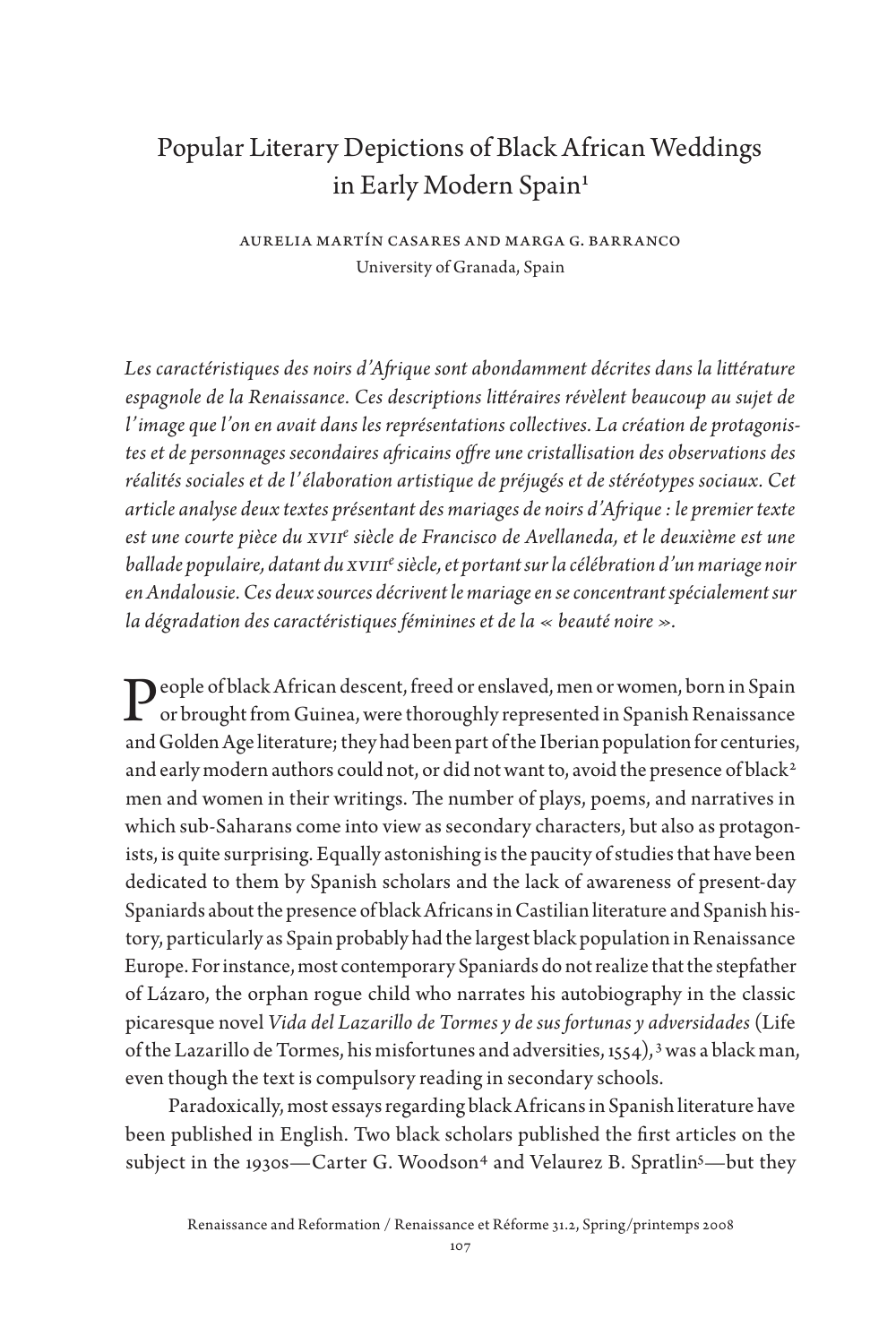did not become points of departure for future works. In the 1940s, an article on the specific theme of linguistic trades and phonetics of black characters in theatre was published by Edmund la Chasca.<sup>6</sup> Later, in the 1960s, two other papers were published, the first regarding the subject of black slaves in short comedies,7 and the second centring on black characters in Golden Age Spanish literature.<sup>8</sup> We had to wait until the 1970s for the appearance of the compilation edited by Miriam DeCosta9 (1977) concerning not only "Spanish literature" but "Hispanic literature" as well, therefore including Latin American literary sources. Most of the authors gathered in the aforementioned volume were Afro-American scholars. Since then, in particular during the last two decades, there has been a sudden increase of publications on the issue, predominantly written by whites: British researchers,<sup>10</sup> Spaniards,<sup>11</sup> and Hispanophones teaching in North American universities.<sup>12</sup> Undoubtedly, the most important volume dedicated to blacks in European history is the recent compilation edited by two British scholars, Tom Earle and Kate Lowe, entitled *Black Africans in Renaissance Europe.*<sup>13</sup>

Concerning the representation of black Africans in early modern Spanish literary sources, we are confronted with several contradictory images that could be *grosso modo* condensed into three brief snapshots. The first shows the fairly well integrated sub-Saharan freedmen who experienced similar living conditions to impoverished white Castilians. These could be represented by Lazarillo's black stepfather,<sup>14</sup> or Luis, the stableman depicted in Cervantes' short novel *El celoso extremeño* (The Jealous Estremaduran).15 These role models have not been sufficiently identified or studied from historical or literary perspectives. The second depicts outstanding sub-Saharan protagonists, based on historical characters who attained their liberty due to their talents, and who were portrayed in exceptional leading roles in black comedies such as *El prodigio de Etiopia* (The Prodigy of Ethiopia, 1645) and the *Comedia famosa del Santo Negro Rosambuco de la ciudad de Palermo* (Famous Comedy of the Black Saint Rosambuco from the City of Palermo, 1612) by Lope de Vega,<sup>16</sup> Juan Latino (John the Latin, 1645) by Diego Jiménez de Enciso,17 or *El valiente negro en Flandes*  (The Brave Black Man in Flanders) by Andrés de Claramonte.18 These have received much attention from scholars, and their plots are summarized in several articles, but interpretations are often repeated and literary papers frequently lack the use of historical sources to contextualize slavery, using a contemporary point of view to explain these protagonists' reactions in seventeenth-century society. The third image is of ordinary black men and women, enslaved or free, depicted with incredible cruelty in popular songs and poems and used as a literary device to allow Europeans to affirm their dominance and "superiority." These kinds of sources are understudied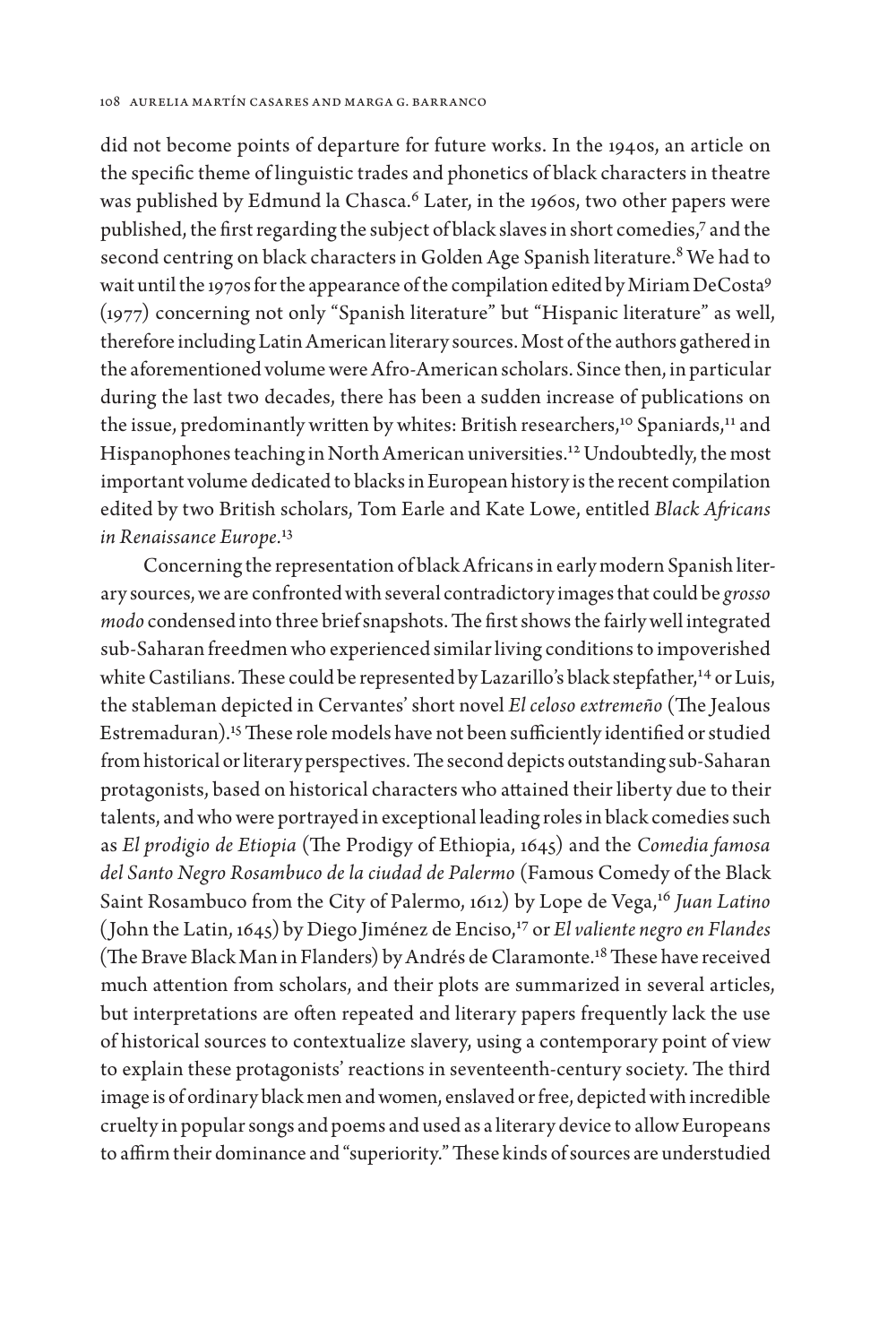since they are more difficult to locate, but they provide extremely interesting information on the construction of stereotypes in the dominant xenophobic ideology. Regarding the stereotyping of black Africans in Renaissance Europe, Kate Lowe has recently published a superb article on this topic.<sup>19</sup>

Our article20 focuses on a series of *romances* (poems) that evoke this third type of social representation of black African individuals, most of them anonymous but some with a recognized author. To serve our purposes, we have selected two of them, which have not yet been analyzed in the bibliography on the subject. Thus, what follows here underscores the presentation of images of sub-Saharan characters portrayed in stereotypical and remarkably negative terms. The two sources examine weddings that specifically focus on the degradation of women characters and their "black beauty." In addition, we have attempted to analyze the gendered, racialized aspects of the texts.

The Spanish folk *romancero* (compilation of ballads) experienced great vitality and inspired Golden Age comedies and dramas, including some *romances,* which have been transmitted orally even to the present day. Numerous poems incorporated parodic contents, as their aim was to satirize customs and social practices in order to amuse contemporaries with facetious descriptions of characters and situations that were perceived as humorous at that time. Black Africans, settled or born in Spain, could not control the socially constructed images and stereotypes that creative writing poured into the popular *romances* because they were members of marginalized social groups with no economic resources, but neither could rustic Basques, shepherds, or fools, who were also victims of lyric discrimination. An ordinary subject for well-liked *romances* was courtship, invoking all kinds of love affairs, including ethnic interactions. Therefore, black Africans were also central parts of *romances.*  Indeed, one of the first black poems, signed by Rodrigo de Reynosa<sup>21</sup> (1520), dealt with the subject of two enamoured Africans, Jorge and Comba.

In this study, we will look at the subject of black weddings in popular poems since it inspired notorious and anonymous authors. Two popular writings regarding black marriage will be analyzed: a seventeenth-century short play titled *Bayle entremesado de negros* (Theatrical Dance of Blacks) written by Francisco de Avellaneda and printed in Madrid (1663),<sup>22</sup> and the *Nueva relación y curioso romance, en que se refiere la celebridad, galanteo y acaso de una boda de Negros* (New Narration and Curious Romance with Reference to the Unexpected Event of a Black Wedding).<sup>23</sup> This is a *romance* about the celebration of a black wedding in the city of Puerto de Santa María, in the province of Cádiz, and though the author and exact date are unknown, we believe it to have been written in the eighteenth century.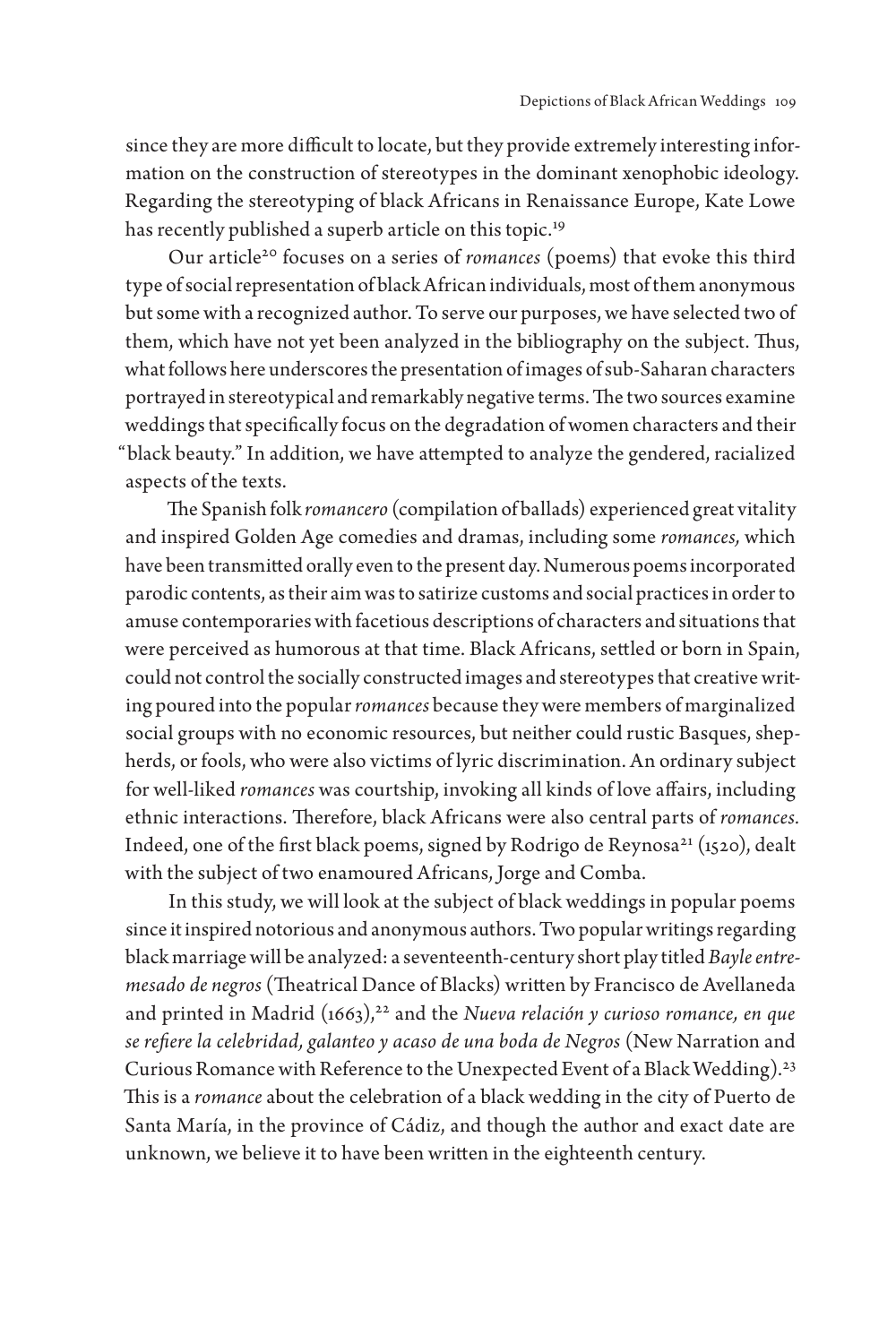The copies we have studied for both texts are broadsheets preserved at the National Library in Madrid, without any additional information. The *Nueva relación* is part of popular literature, also called *literatura de cordel*24 (cord literature), referring to the fact that booksellers displayed these chapbooks on their stands tied with a cord. Reprints and copies were probably sold in the most important cities all over Spain.

We should mention that the celebrated poet Francisco de Quevedo y Villegas also composed a *romance* on a black wedding.25 It is known that Quevedo followed the style of anonymous poems that circulated openly, and attacked village people in his satires, including slaves. In his *Boda de negros* (Wedding of Blacks), Quevedo brings together the stereotypes that existed in contemporary literature to represent Africans, opposing black to white and bad to good, a dichotomy whose aim was to glorify Europeans. He described the wedding as "sinister," saying that "it seemed to have been arranged in hell," recurring to the frequent parallelism between black and evil. Quevedo also persistently employed abusive animal metaphors to describe black characters, comparing them to ravens, rooks, and dogs.<sup>26</sup>

A major difference between the protagonists of Quevedo's poem, *Boda de negros,* and those of the *Nueva relación* and *Bayle,* is that in Quevedo's text they are referred to as slaves, while the others seem to be free born or freed. At least they are not labelled as slaves, and the details enumerated about their environment and social networks also fail to indicate whether or not they were slaves. In any case, many freed blacks lived under the same conditions as the mass of beggars and impoverished citizens who packed the streets and were concentrated on the steps of churches. But since these are fictional texts, written for Spanish people to laugh at black Africans, whether they were freed or enslaved is not crucial for the delivery of the racist message. In fact, the three texts present a mocking and completely distorted vision of the unions between people of sub-Saharan origin, which reflects the unconscious imagery of the dominant negrophobic ideology.

On the other hand, marriages between slaves, no matter whether they were Moorish, sub-Saharan, or Hindi (from "Portuguese India"), were generally objected to by their owners and disapproved of within society. The reason for this is that celibacy had long been the preferred status for servants, especially for women, irrespective of whether they were free domestic workers or slaves.27 In fact, in the case of free servants, many abandoned their work when getting married since they were committed to attending to their husbands and their own homes. Consequently, being single was associated with a greater convenience or disposition, and historical sources testify that marriages between slaves were relatively rare due to the strong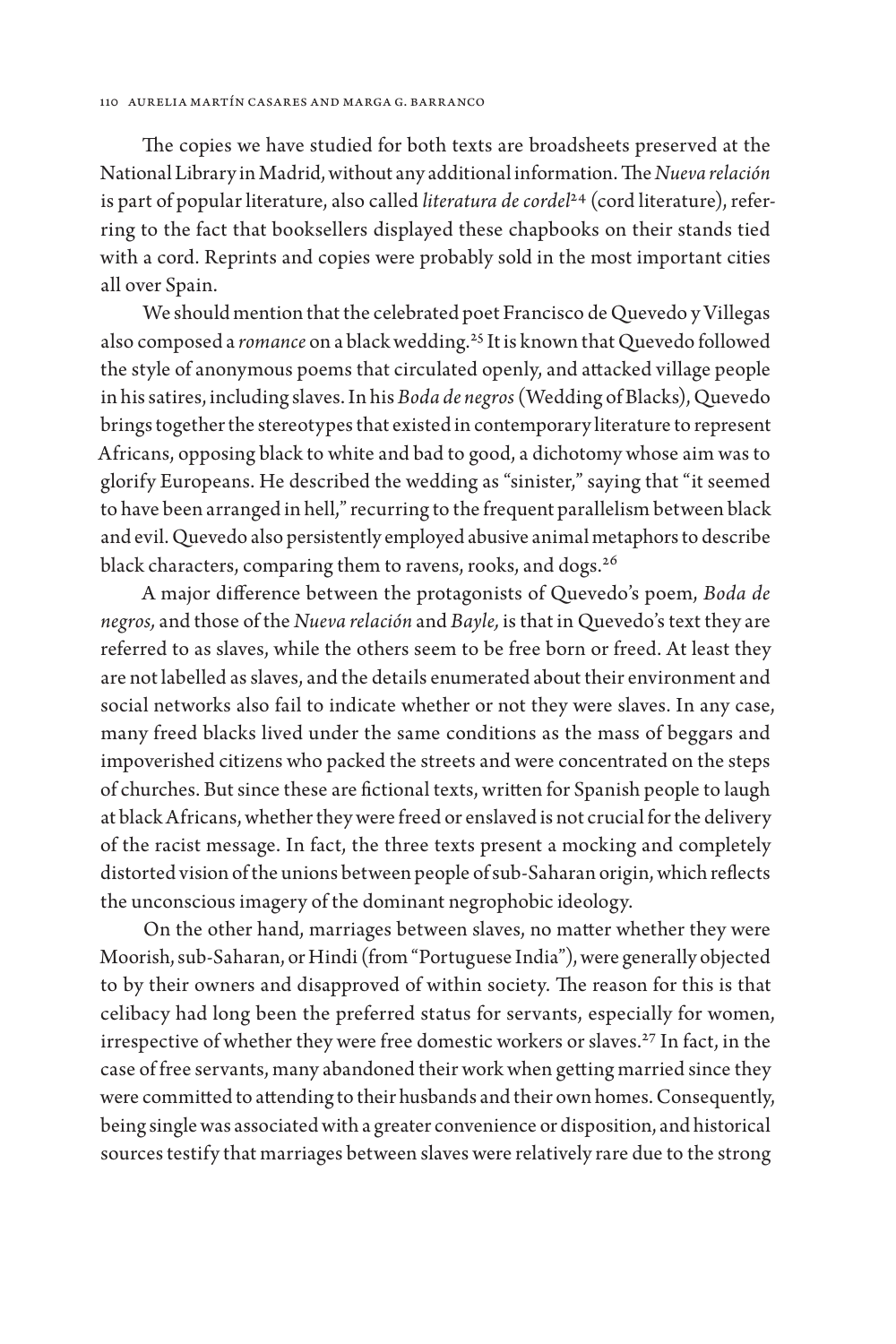opposition of masters to the legalization of slave unions. Moreover, when slaves did marry, they did not necessarily share a household as the new spouses generally continued living separately at their respective owners' houses.

The owner's will was at variance with the dictates of Catholicism, since in theory the church was in favour of slave unions. All Catholics were free to marry, and the Council of Trent declared that slave matrimony was a divine and human right. In fact, the church required of enslaved people the same conditions as the rest of the population in order to marry (being baptized, being single, knowledge of the rudiments of faith etc.). Similarly, the Catholic church accepted marriages between free people and slaves, stating that masters should not censure slaves for this reason, nor punish them or separate the couple by selling them to different owners. Although forbidden by ecclesiastical legislation, punishment and separation of enslaved couples was, of course, a frequent custom, usually activated at the moment they expressed their desire to marry. Indeed, this is the first issue addressed in the slave marriage manuscript dossiers that we have studied. For example, the file on the marriage between María de Padilla, a black slave, and Francisco Sánchez Moreno, a free man, starts with the following formulation: "I petition that the priest of the church of San Cecilio marries us and tells the owner of María not to sell her, not to mark her with iron and not to transport her".<sup>28</sup> Fugitive slaves were often branded; the most common sign was an S on one cheek and an I (the depiction of a nail) on the other cheek, a hieroglyphic depiction signifying sclave (*es-clavo),* since the word for nail in Spanish is *clavo.*<sup>29</sup>

The principal reasons for the masters' rejection of their slaves' marriage were economic, because marriage implied the loss of the market value of the slave. It could also mean the death of female slaves since so many died in childbirth, or increased costs as babies and small children, who were not able to work, needed to be fed. In the *entremés* titled *Los negros* (The Blacks, 1602),<sup>30</sup> the owner complains of the decline of productivity of his black male slave which was due to the slave's affection for a sub-Saharan woman, saying that "recently, he has developed a notable vice because he is attached to the little black woman of my neighbour. If she goes out, he goes after her, and my neighbour is not served by his black slave and neither am I by mine."31

The selection of partners was usually correlated with the colour of the skin, but not with ethnic origin. There was a "colour endogamy" and, therefore, blacks married blacks, mulattos tended to marry mulattos, but it did not really matter if they had completely different life experiences and backgrounds or if they did not belong to the same African ethnic group. Since most marriages were based on the similarity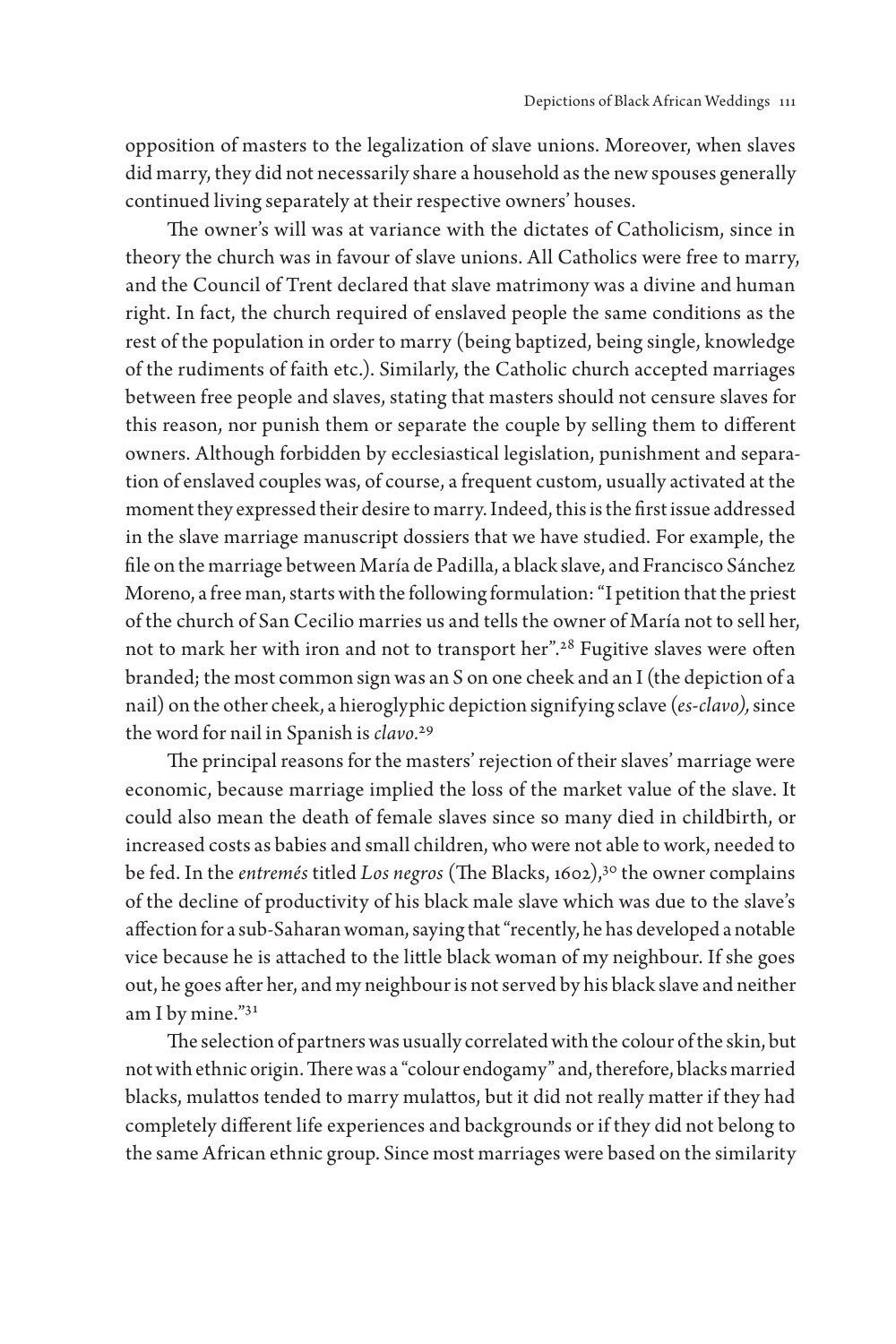of skin colour, a marriage could take place between a slave man of sub-Saharan origin born in the Americas and a black slave woman brought to Spain from Africa when adolescent, regardless of their place of origin, which may have been Senegal or Angola. Historical data supports this; as in the case of the marriage between María de la Calle, a black *berberisca* (North African dark berber), and Francisco Fernández Valenzuela, a black slave from "Portuguese India" (probably a dark Tamil).32

Moreover, most marriages involving blacks took place among slave couples, with only a small percentage taking place between slaves and free Africans. The most likely to marry were freedmen and freedwomen, predominantly *ladinos,* which means they were born or had lived in Spain and/or Spanish colonies for a long period of time and were virtually assimilated since they spoke good Castilian. In fact, in Covarrubias's seventeenth-century dictionary, *Tesoro de la lengua castellana o española* (Treasury of Castilian or Spanish Language, 1611), the definition of *ladino* is the same as *latino,* changing mute t for medium d: "The barbarous Spanish population learned the purity of the Roman language badly, and the ones who mastered it were called *ladinos.* They were looked upon as discrete and reasonable men, and that is the reason this name was given to well-respected people in any business; the Moors and foreigners who learned our language so well that we cannot differentiate them, are also called *ladinos.*"33 The dictionary definition clarifies the reason why Juan Latino, the protagonist of Jiménez de Enciso's play, was referred to as a *ladino.*

But most of the black characters involved in literary sources concerning black weddings were not *ladinos;* they spoke *media lengua* (half language), *guineo,* or *habla de negros* (black speech).34 In fact, at the beginning of the seventeenth century, the great Francisco Quevedo, aware of the importance of mastering the technique of imitating sub-Saharan accents due to the popularity of laughing at black African characters, wrote that if an author wanted to write comedies or be a poet, he would have to know *guineo,* changing "l" to "r" and vice versa: "como Francisco, Flancico; primo, plimo".35 And precisely the spelling of the word *primo* (cousin) in *Bayle*  allows us to distinguish between who is black, and who is not.

The *habla de negros* is a typical characteristic of *bozales,*36 which was the word used in historical documents to describe sub-Saharan people who were born in Africa and recently brought to Spain as adolescents or adults. To be sure, the *Diccionario de Autoridades*' (1729) definition of *bozal* is: "The illiterate who has to be polished. It is an epithet ordinarily used for blacks, especially if they have recently arrived from their lands, but it is also applied to rustic people. It is the contrary of *ladino.*"37 Consequently, *bozales* were not able to speak fluent Castilian and, thus, employed West African phonemes (Mandinga, Wolof, etc.) to pronounce Spanish words, which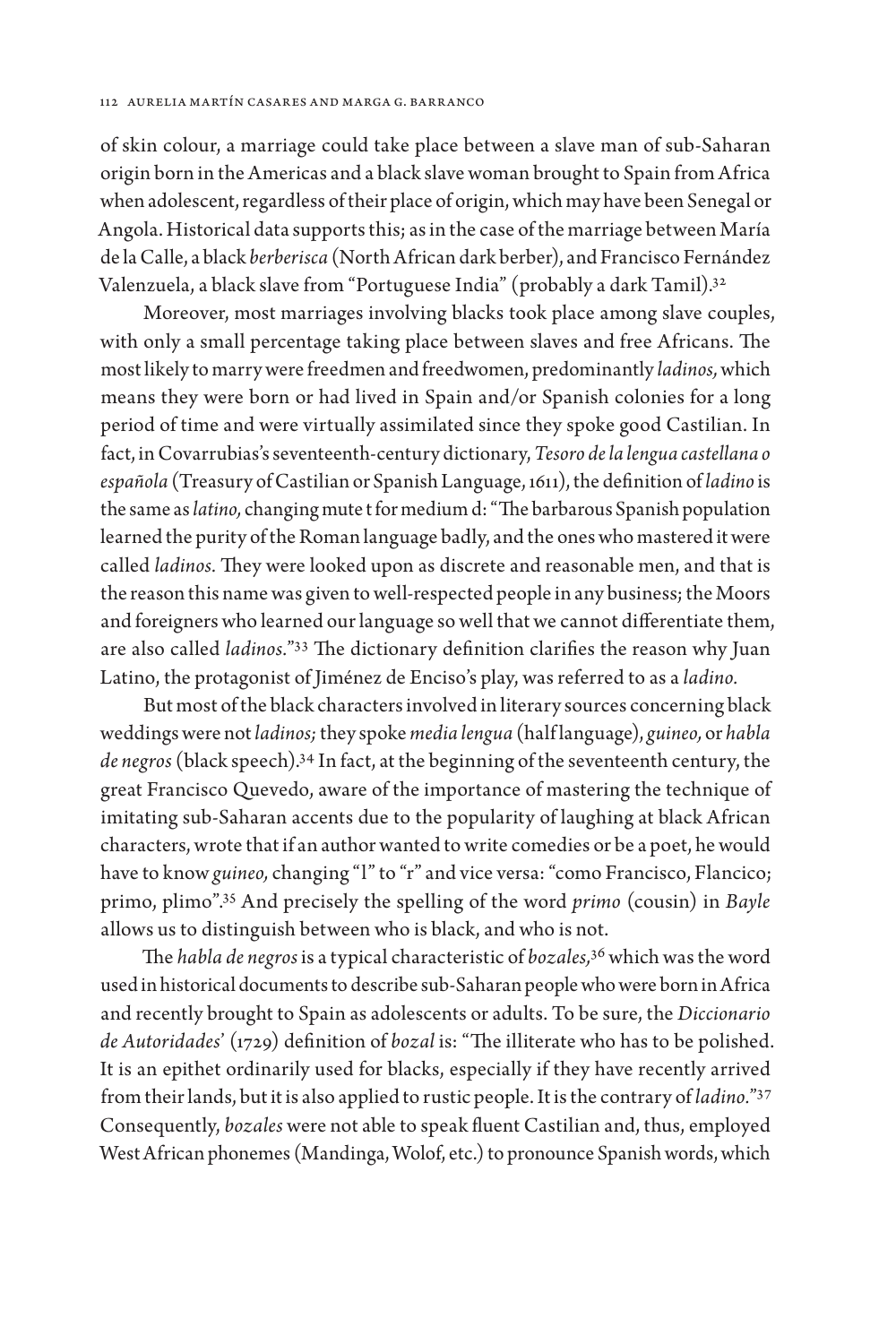resulted in the foreign accent caricatured in literary works. It is obvious that most blacks were illiterate, as were the majority of the white population.

Regarding Francisco de Avellaneda, the author of the short play, *Bayle,* there is very little historical data—although we know that he died in Madrid in 1684, and that apart from being a playwright, he was also appointed by the king to censor comedies, and was a general chronicler of the Kingdoms of Castile and León.38 *Bayle* opens with a black couple holding hands, dressed in a way to provoke ridicule. The fiancée of the wedding happens to be mute and the text is a description of the faults that the groom finds in his new bride. The rest of the characters, the godparents and guests, are placed in the lowest social position through the description of their outrageous dress and the fact that they are all disabled. Indeed, they are all described as "defective"; as either lame, one-armed, left-handed, or hunchbacked. The incorporation of black Africans into a group of people with physical difficulties tells us not only about the dreadful conditions of handicapped people at the time, but also about the stereotype of blackness as a corporeal flaw. Shamefully, throughout *Bayle,* the characters are laughed at and put down because of their disabilities or the colour of their skin. (Mocking disabled white people was also commonplace at the time.) Moreover, all the guests want to shake the newlyweds' hands but are unable to, and the worst of each character is emphasized through their mordant commentaries about each other's disabilities.

Afterwards, the husband becomes angry and is compared to a devil (a very common association at the time). In order to pacify the wedding guests, the spouse fetches a bag of coins for his brand new wife to buy provisions for the feast: confectionery, chickpeas, sausages, radishes, marmalade, marzipan, hens, couscous, fish, wine, olive oil, etc. But much to everyone's surprise, the bag of money triggers the recovery of the wife's capacity to speak. The wife uses her new speaking ability to say that she wishes to have a wedding ceremony with all the elements of white nuptials: plates, bellows, lights and frying pans, a velvet cloak, a skirt, dresses, petticoats, brocade tissues, hair buns and stockings, among other things.39 And the husband's answer is: "Go back to being mute, how come you have spoken so much?"40 Being mute is considered throughout the short play as an optimal feminine quality. Therefore, the husband approves of the fact that his wife is mute, by saying: "Woman and without tongue, fine."41 And the verses of the godmother express the same idea: "You have a silent woman, /in these times it's plenty".42 But even the godfather states that the wife will be subjected to her husband "without opening her mouth" even if she does not eat for a year.43 Indeed, silence and reclusion were considered feminine virtues, with, as one might imagine, no distinction between black and white women, and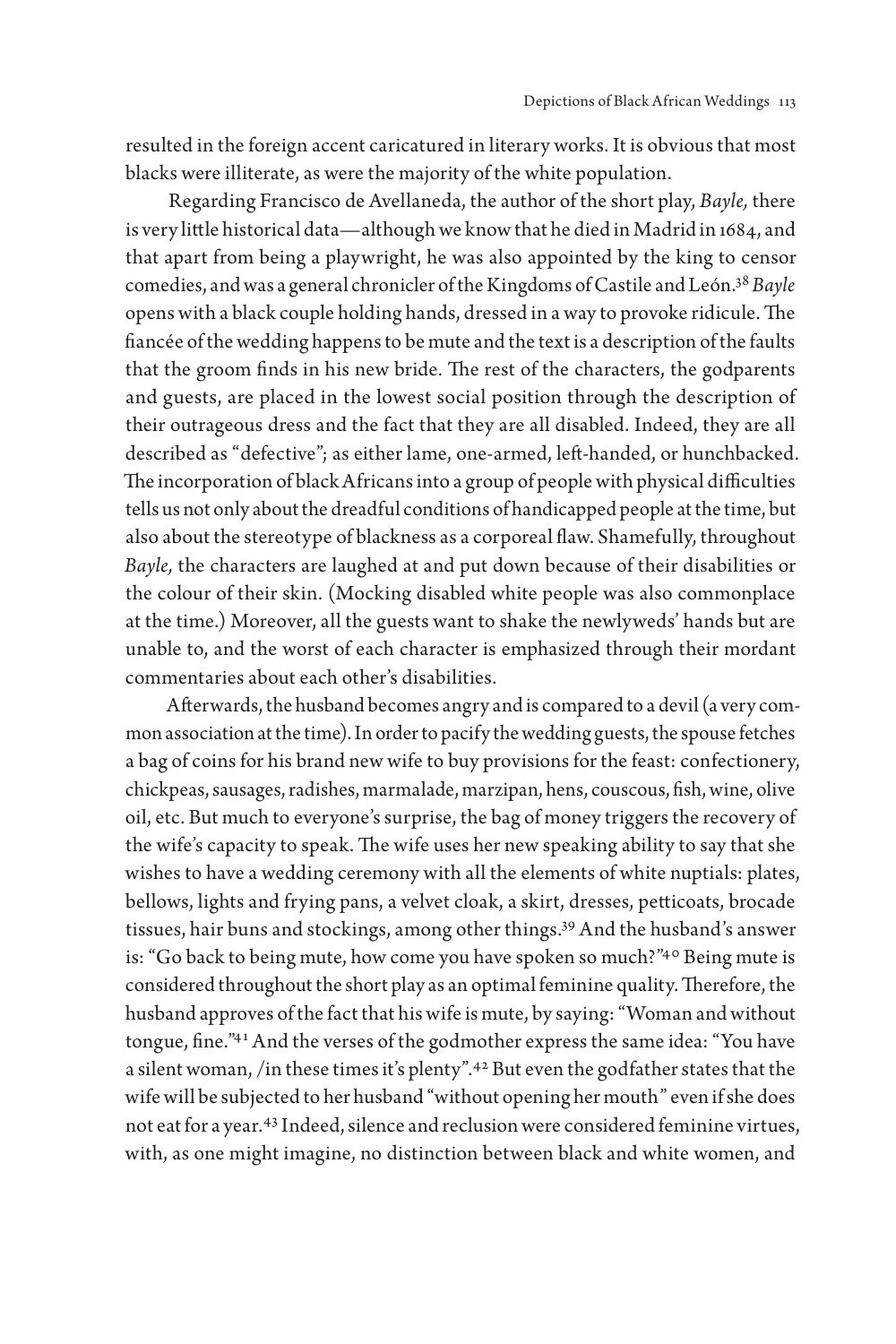were repeatedly noted by the Catholic moralists of the Renaissance and Baroque as feminine aspirations.44 Apart from the fact that women are not allowed to speak, the implication is that money makes mutes speak.

The text ends with the guests eating and dancing, and the black bride and groom singing the chorus: "Gurumbé, Gurumbé, Gurumbé, / it's cloudy, but it seems like it's going to rain"45 in so-called black speech. The *gurumbé,* like the *guineo,* the *cumbé,* and the *zarambeque,* were popular black dances that we have identified in different literary and historical sources. In this respect, sub-Saharan Africans had more freedom to preserve their dances and traditions than Moors did, since a distinctive feature of the Spanish context in comparison to northern European countries was the constant Spanish fear of Muslim invasion through the Mediterranean; black Africans, by contrast, were not perceived as posing the threat of conquest or invasion. On the contrary, they were seen as simple, harmless, and innocent people. In fact, Francisco Nuñez Muley, the spokesman of the Moorish community under King Philip II, complains that sub-Saharan African dances were permitted while *leilas* and *zambras* (Arabic dances) were prohibited, observing that Guineans were "the lowest caste."46

On the other hand, the anonymous ballad, *Nueva relación,* about the black wedding that takes place in the Puerto de Santa María, is a savage criticism of marriages involving people of sub-Saharan origin. This writing is far more negrophobic than in *Bayle* since all elements are meant to ridicule and satirize black Africans. Woodson, it seems, was right when he affirmed that from the eighteenth century on, due to the ruthless exploitation of the Spanish colonies, much bitterness developed against blacks.47 Since many ballads were "de ida y vuelta" (coming and going back and forth from the colonies to the metropolis), they could have originated in Spanish America and been transported to Spain or the other way around. It is also relevant to understand that the decline of the *romancero* starts in the eighteenth century, when mediocre poets who were not so admired by the general public or by the intellectual elite wrote vulgar poems, such as the ones we allude to here.

The protagonists of the *Nueva relación* are Tomás de Melo, who is labelled as the "famous black," and Lucía, the woman he had courted for two years before she agreed to marry him. Lucía is presented as a good dancer who knew how to sing the *cumbé* (a dance of African origin), and who earned her living selling roasted chickpeas, prawns, and small doughnuts or fritters, which was a common occupation for black women as suggested by paintings of the time. The wedding takes place on 28 December, which corresponds to the day of the *inocentes* (innocents' day), a day for laughing at people that is still celebrated today.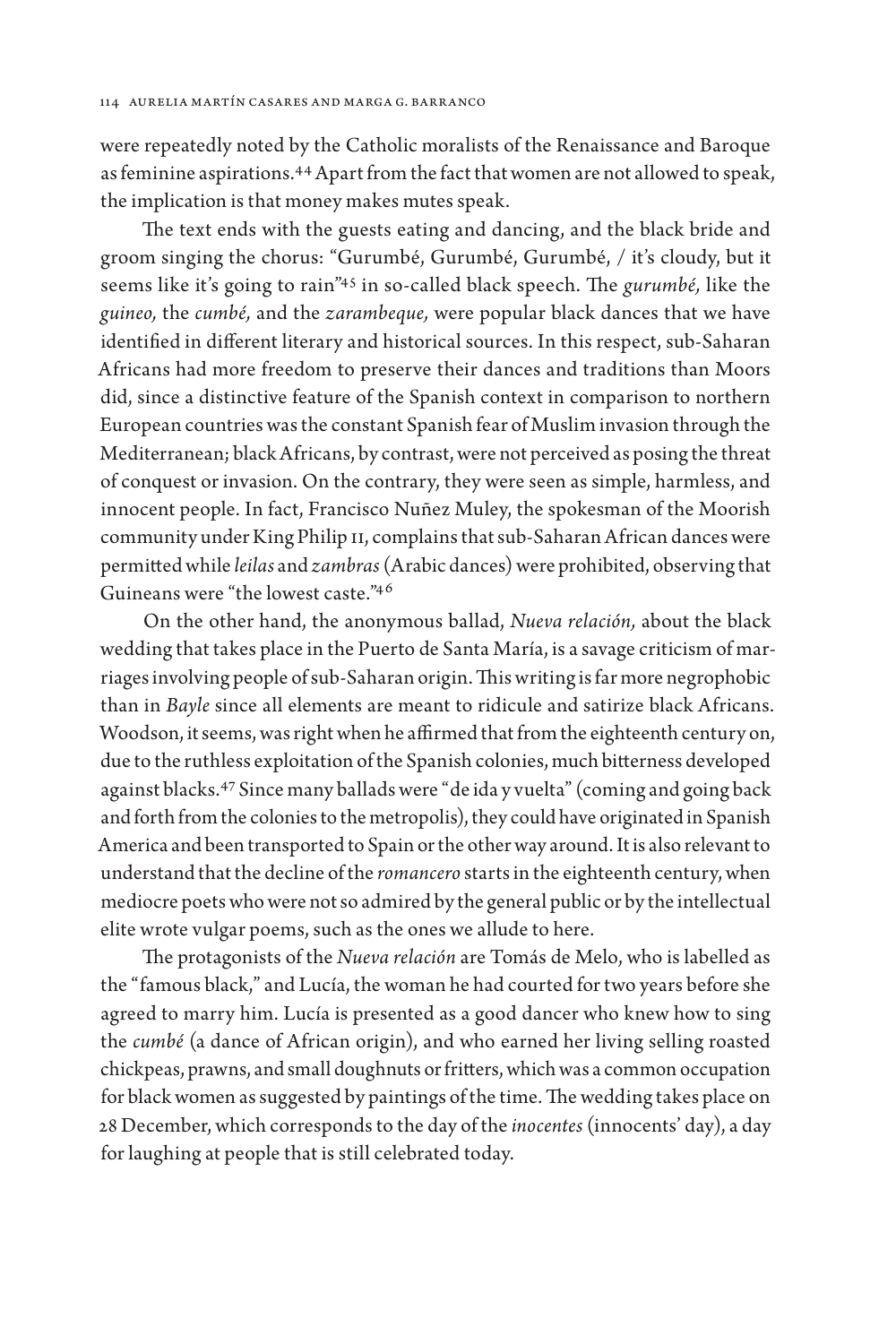The anonymous author reveals that Lucía is the "daughter of good parents, even though they were all black."48 The godfather of the wedding is Maldonado, whose job is making chocolate, an occupation directly related to his skin colour, and the godmother, Serafina Pacheco, is said to be a black African lady famed because of her fritters. The rest of the guests are all people of sub-Saharan ancestry, living in nearby towns such as Cádiz, Sanlúcar, Jerez, Rota, and the Puerto de Santa María, all of them cities with large black populations. The fact that they earn their living, and had a house in which to celebrate the wedding and a social network that includes people living in the vicinity, indicates that they were freed or free born black Africans.

The poem gives us almost no information about Tomás, the groom, but the bride is the target of cruel mockery based on her physical appearance. In fact, Lucía's ironically celebrated "beauty" is described by comparing her with animals. Her hair is said to be so black that village people would doubt if it was from a ram, denoting that it looked like sheep's wool.49 Her forehead is depicted as big and open, and her eyebrows are not "velvety hair, since the Master forgot it".50 The unknown author of the writing describes her eyes as the envy of cats, because they are as bright as a blazing fire in her black face. The nose is said to be short and wide, making it difficult for her to breathe. Her mouth is likened to a bag, her teeth to those of a calf, her tongue to that of a cow, her chin to a table-top; her neck is wide and short, her hands are compared with those of a bear, and she is said to have the loin of an elephant.<sup>51</sup> And even her breasts are said to be enormous and hanging over her belly.

Clearly the author is consciously describing Lucía's African traits as being ugly. The claim that black women were attractive in the collective imagery of early modern times seems more a contemporary notion projected back in time; if black African men were marginalized in Spanish early modern literature, black women occupied the lowest rung of the social ladder.

Before the wedding takes place, a hunt is undertaken in order to obtain food for the wedding celebration, again the same theme dealt with in the seventeenth-century short *Bayle.* The description of the hunt is an excuse to allude repeatedly to the fact that blacks and dogs are similar and interchangeable. But the comparison of black people with dogs is not restricted to this poem or to this epoch; on the contrary, it is an ordinary association in Golden Age literature and this interjection is used in almost all *romances* and plays containing sub-Saharan characters. Rubio, the master of Gaspar in Simón Aguado's *Entremés de los negros,* calls his slave "dog,"52 and even a white servant employs the same formula for a mulatto girl in the *Entremés de los Mirones.*53 Nevertheless, people belonging to religious minorities—Jews, Moors, or Protestants, but also underprivileged people in general—could be pejoratively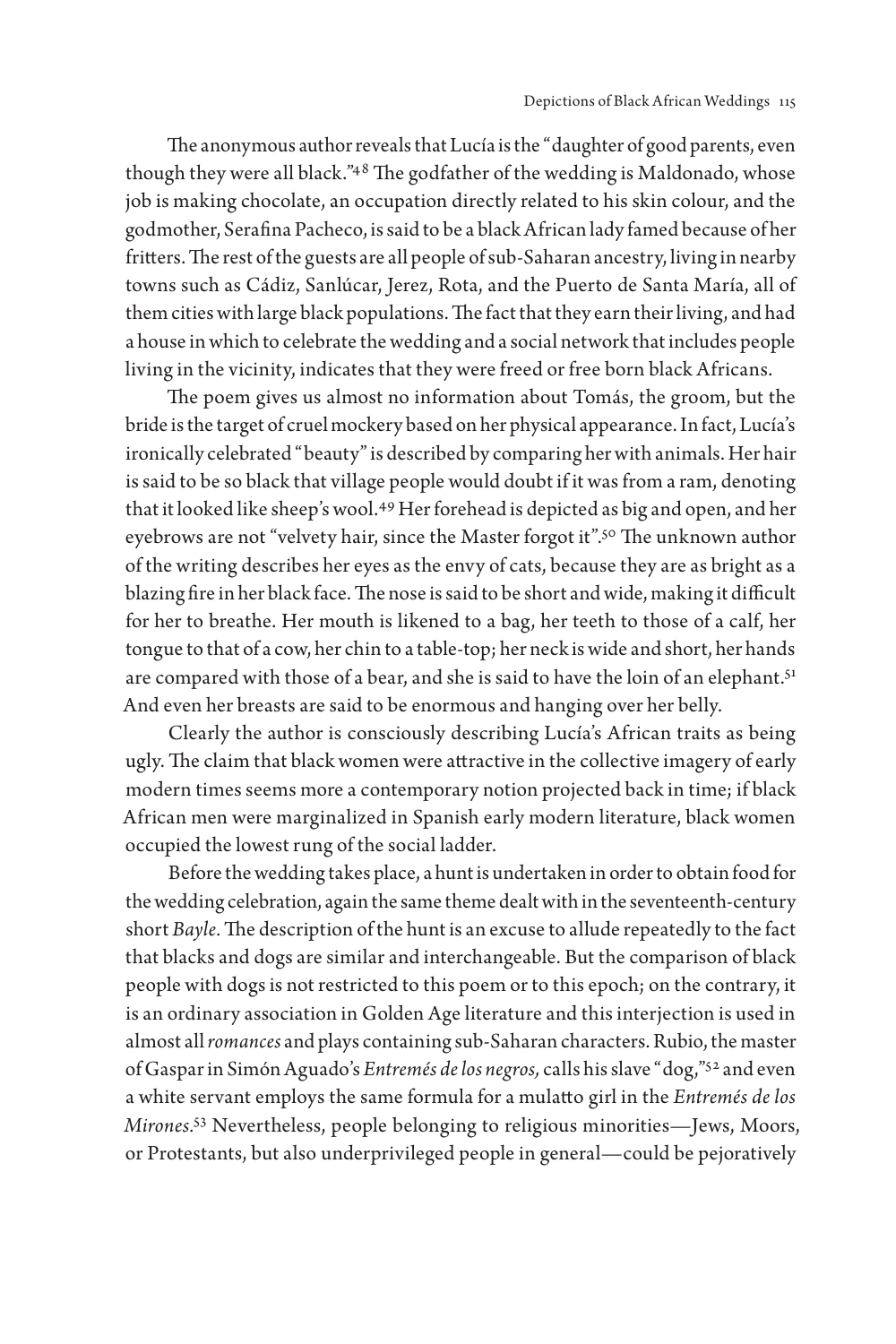called dogs, since it was a popular insult at the time. But in the case of black African people, it might be even more significant. Quevedo, a master of word play, employed an old-fashioned word, *perrengue,*54 etymologically related to dog, in the *Boda de negros;* and, surprisingly, the 1992 edition of the dictionary of the Royal Spanish Academy still defined this word (the use of which now constitutes a racist offence) as: "A black person, since he gets hungry easily or acts like a dog."55 This definition has been omitted in the latest editions, but it is quite shocking that it was preserved at least until the end of the twentieth century.

After the religious ceremony, during the feast, the guests indulged in a number of popular black African dances such as the *zapateado* (shoe clapping), *minuetes de guineo* (Guinean minuets), and *cadena de Congo* (Congo chain). Again we see the same theme of dances of African origin that were so popular in Spain and that might have left traces in Andalusian folkloric music. We agree with Kate Lowe when she states that: "European records constantly testify to the belief in black Africans' innate sense of rhythm, but also to the stereotype of black Africans unable to control their urges to make music, sing and dance, thus turning something very positive into something more negative, linked yet again to black African lack of civilisation and self-control."56 Precisely while the guests were dancing, the dramatic scene reaches its peak, because four hooded young men, most likely whites, although not revealed as such, enter furtively and steal the victuals prepared for the celebration, leaving only the bones and a written paper saying literally: "Cousins, eat these bones."

The guests run after the thieves, brandishing their swords. This is another clue which leads us to believe that the characters are free born or freed black Africans: the right to carry weapons, a right that was absolutely forbidden to slaves. During the scandal, Tomás stumbled and fell through the stairs, fracturing his leg and his head, and the guests, who pursued the thieves out into the street, were blocked by a group of soldiers. At this point, the poem achieves its xenophobic "comic" climax by degrading the characters. The bride appears to be on the floor with unkempt hair, her breast showing, a scratched face, and her bottom "in the air," and therefore uncovered. The scene is unfortunate for Lucía in that she is deprived of any kind of dignity, not being attended by a doctor, but by a veterinarian who administrates a boiling enema, which results in her dying in her own faeces. The ballad is brought to a close with laughter at the lame fiancé and his companions, who were sent to jail and ended up without honour, and supporting the behaviour of the thieves who stole the money and kept the food.

Clearly this poem is an example of the extreme racism that existed in Spain, but it also contains valuable information on the social networks of the African commun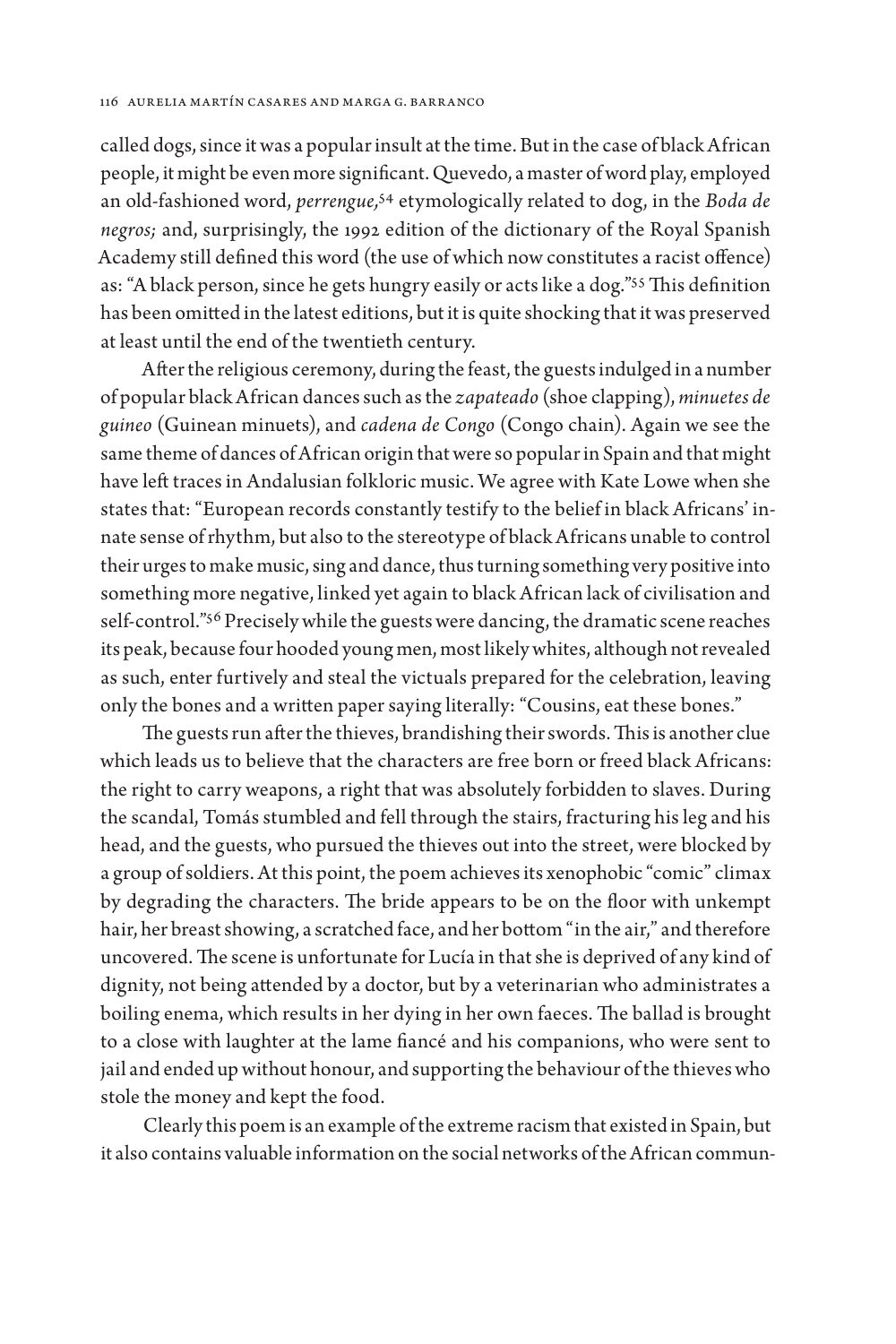ity in Andalusia. In the eighteenth century, black people residing in Cádiz, especially freed men, seemed to have a broader social network that included whites. This is the case of Antonio María Machuca, who was born in Guinea in 1725 and baptized in Seville at the age of eight. He learned to read and write Spanish, and became a music master.57 He was manumitted at the age of 25 and moved to Cádiz, where he became part of a wide social network including black slaves and freed people, but also prominent white figures, such as merchants and noblemen whom he had met as the servant of the black confraternity of Cádiz. Antonio married four freed black women between 1760 and 1774, each time in a church wedding. The fact that he even had a white servant, called Juan the Galician, underlines the notion that he enjoyed a better social position than a number of white Spaniards. Consequently, envy and even fear could also have been present in the startling literary images employed in eighteenth-century poems satirizing black attempts to imitate the wedding customs of white Spaniards of the time.

Black solidarity and companionship can be also corroborated through historical sources, such as the marriage dossier of the couple Joseph de Jesús Espejo and Ana Isabel, whose story is meticulously narrated by more than 30 black witnesses, men and women, slaves and freed people, among whom was a sergeant of the black battalion of Cádiz. Both slaves were born in Cabo Verde and brought into Andalusia when they were children. Joseph came across her on several occasions, falling in love with her. He convinced a freed woman to set a date in her house and, in front of several guests, he succeeded in obtaining her marriage promise. They finally married in 1692. But Isabel Ana had not been his only lover, since Joseph had maintained a parallel relationship with another black woman, who had persistently tried to marry him using all her connections in the black community of Cádiz, but had never achieved it.<sup>58</sup>

Nevertheless, the difficulties and obstacles that black Africans encountered in marrying, as well as the fact that their aspirations were the butt of satire, reveal the resistance that black marriage generated in white society. It seems that the backing of these unions by ecclesiastics was due to efforts to implement catholic doctrine, rather than a sincere support of the black population, since Spanish Catholics never held the flag of abolitionism as British Quakers did.

Through the study of literary depictions of black African weddings, we have attempted to outline the development of racism based on skin colour rather than on cultural differences, and to confirm the persistence of extreme racist stereotypes into the enlightened eighteenth-century. Strong racial discrimination in a society where class prejudices and social hierarchy reigned, and where underprivileged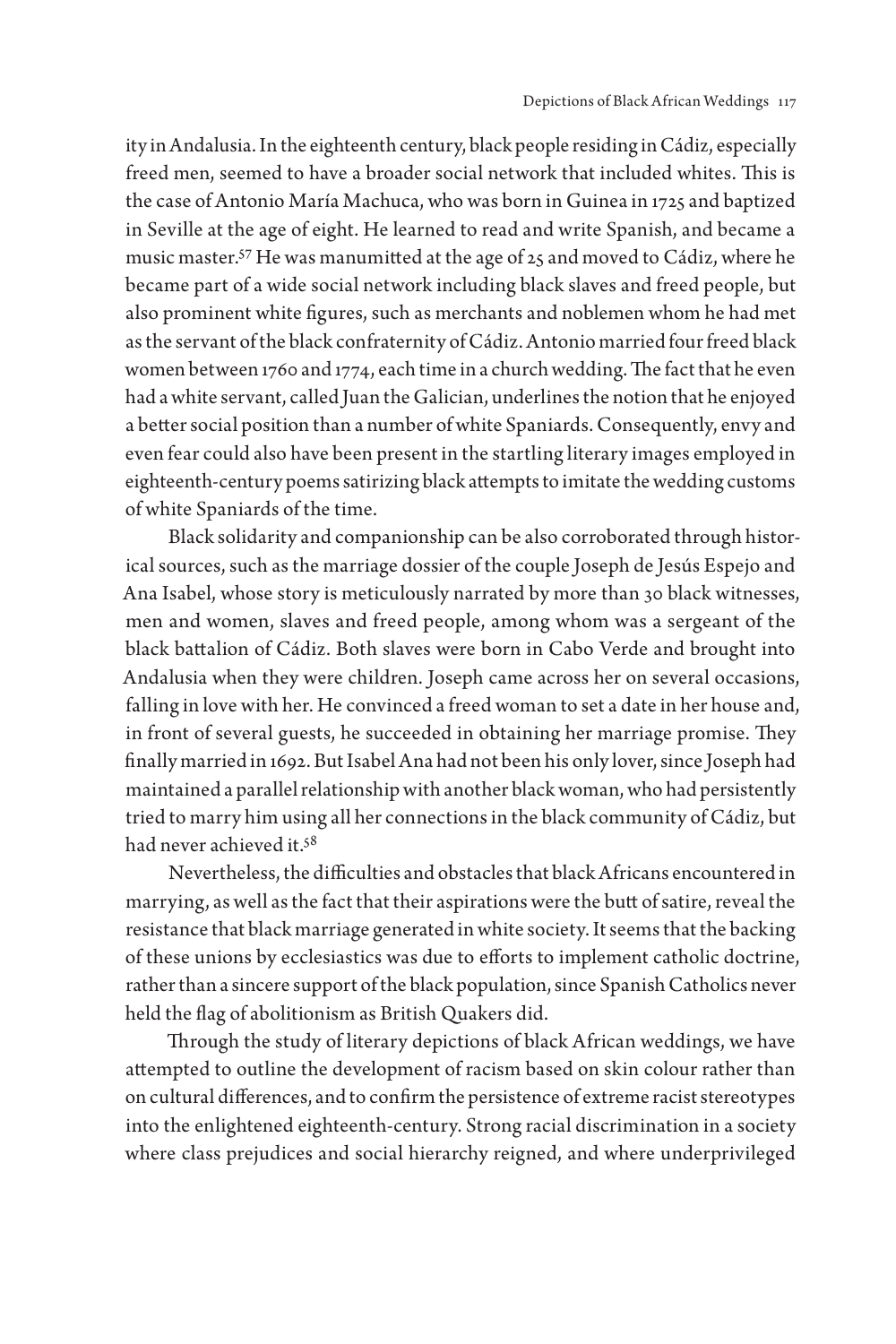whites themselves had enormous difficulties in making progress, gave birth to these popular poems. The recourse to denigrating topics by early modern Spanish writers in their definition of the "other" (in this case the depiction of black Africans), such as their connection to demoniac and animal qualities, the unattractiveness of dark skin, their uncontrolled sexuality, and their association with dirtiness and scatology, are undoubtedly meant to affirm the supremacy of white Europeans.

#### **Notes**

1. We would like to thank Professor Tony Harris from the Department of English Philology (University of Granada, Spain) for kindly checking the English of this paper. The following abbreviations have been used: BN: Biblioteca Nacional, Madrid.

BFT: Biblioteca de la Facultad de Teología, Granada. AHN: Archivo Histórico Nacional, Madrid. ACEG: Archivo de la Curia Episcopal de Granada, Granada. AMG: Archivo Municipal de Granada. ACD: Archivo Diocesáno de Cádiz.

- 2. The Castilian word "negro" (black) could be used to describe people from very different cultures, religions, and nations. For a description of the groups that could be described as blacks, see: Aurelia Martín Casares, "Free and freed black Africans at the time of Spanish Renaissance," in T. F. Earle and K. J. P. Lowe, ed., *Black Africans in Renaissance Europe* (Cambridge: Cambridge University Press, 2005), pp. 247–60.
- 3. All translations of Spanish literary sources quoted in this paper have been made by the authors. Our only intention is to communicate the meanings of the verses, paragraphs, and titles used as literary sources in this article and make them understandable, but not to make any kind of erudite translation.
- 4. Carter G. Woodson, "Attitudes of the Iberian Peninsula in literature," *Journal of Negro History* 20: 2 (1935), pp. 190–243, reprinted in *Blacks in Hispanic literature: Critical Essays,* ed. Miriam DeCosta (Port Washington, NY: National University Publications, Kennikat Press, 1977), pp. 36–46.
- 5. Velaurez B. Spratlin, "The negro in Spanish literature," *Journal of Negro History* 19 (1934), pp. 62–71, reprinted in *Blacks in Hispanic Literature,* pp. 47–52.
- 6. Edmund de Chasca, "The phonology of the speech of the negroes in early Spanish Drama," *Hispanic Review* 14 (1946), pp. 323–39.
- 7. Juan R. Castellano, "El negro esclavo en el entremés del Siglo de Oro," *Hispania* 44  $(1961)$ , pp. 55–65.
- 8. H. M. Jason, "The negro in Spanish literature to the end of the 'siglo de Oro'," *Atenea II,* 3–4 (1965), pp. 13–21.
- 9. Miriam DeCosta, ed., *Black in Hispanic Literature. Critical essays* (Port Washington, NY: National University Publications, Kennikat Press, 1977).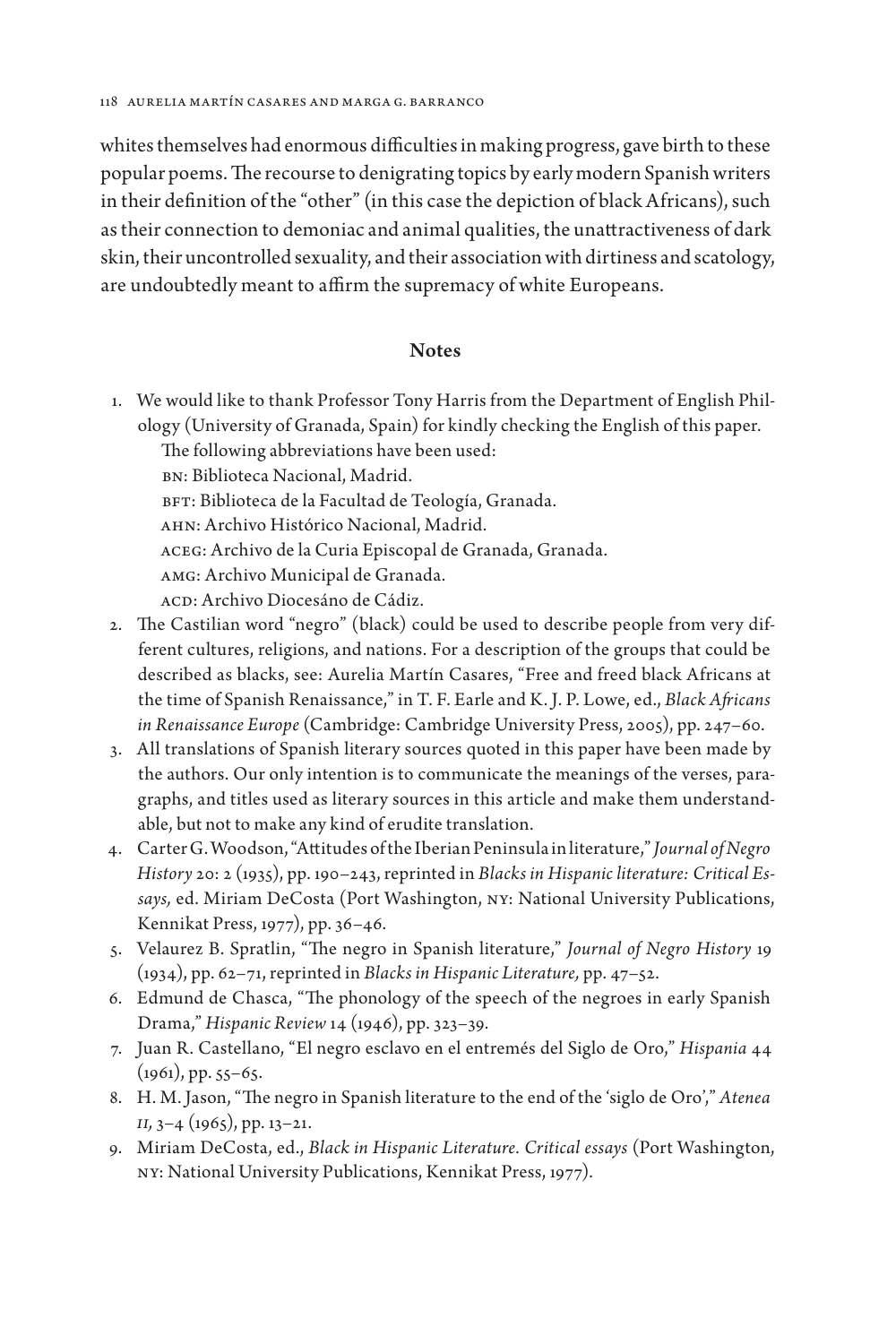- 10. Jeremy Lawrence, "Black Africans in Renaissance Spanish Literature," *Blacks Africans in Renaissance Europe,* pp. 70–93.
- 11. See Ricardo de la Fuente Ballesteros, "El personaje negro en la tonadilla escénica del siglo XVIII," *Revista de Folklore* 48: 4B (1984), pp. 190–96, and Mª del Carmen Fernández Ortiz, "El habla del negro en tres entremeses atribuidos a Quiñones de Benavente," *Glosa* 5 (1994), pp. 89–103.
- 12. See Baltasar Fra Molinero, *La imagen de los negros en el teatro del siglo de oro* (Madrid: Siglo XXI, 1995), and Enrique Martínez López, *Tablero de Ajedrez. Imágenes del negro heroico en la comedia española y en la literatura e iconografía sacra del Brasil esclavista*  (París: Fundacao Calouste Gulbelkian, 1998).
- 13. Thomas F. Earle and Kate J. P. Lowe, ed., *Black Africans in Renaissance Europe* (Cambridge: Cambridge University Press, 2005).
- 14. We do not agree with the forced victimization of this character argued in Baltasar Fra Molineo, "El negro Zaide: marginación social y textual en el Lazarillo," *Hispania* 76:1 (1993), pp. 20–29.
- 15. The character of Luis has not received much attention. For a summary of the short novel in English, see Woodson.
- 16. BN: R 23590. *Obras de Lope de Vega publicadas por la Real Academia Española,* 15 vols. (Madrid: Establecimiento Tipográfico Sucesores de Rivadeneyra, 1890–1913), vol. 4, pp. 362–92.
- 17. Diego Ximenez de Enciso, *El Encubierto y Juan Latino. Comedias de Diego Ximénez de Enciso* (1652; Madrid: Aldus, 1951).
- 18. Andrés de Claramente, "El valiente negro en Flandes," in *Dramáticos contemporáneos de Lope de Vega,* Ramón de Mesonero Romanos, ed., 2 vols. (Madrid: Atlas, 1951), vol. 1, pp. 491–509.
- 19. Kate Lowe, "The stereotyping of black Africans in European Renaissance," in *Black Africans in Renaissance Europe.*
- 20. This article forms part of a long-term, interdisciplinary research project financed by the Spanish Ministry of Education entitled "Black Africans and their descendants in Spain: 1492–1886" at the University of Granada in Spain. Our research team is systematically gathering imagery, literary texts, and historical documents and crossreferencing the different sources in order to record the life and experiences of black Africans in Spain from an interdisciplinary perspective that includes history, anthropology, literature, and art. Up to now, we have gathered more than a hundred literary texts printed in Spain between the sixteenth and eighteenth centuries that portray black African characters, men or women. We are also working on nineteenth-century Cuban and Puerto Rican literary sources, trying to understand the abolition process and its ethnic implications.
- 21. BN: R. 9468. Rodrigo de Reynosa, *Comiençan unas coplas a los negros y negras: y de cómo se motejavan en Sevilla un negro de Gelofe Mandinga contra una negra de Guinea. A el llamavan Jorge: y a ella Comba: i como el la requeria de amores: y ella dezia que tenia otro enamorado que llamavan Grisolmo. Cantanse al tono de la niña quando baileis.* For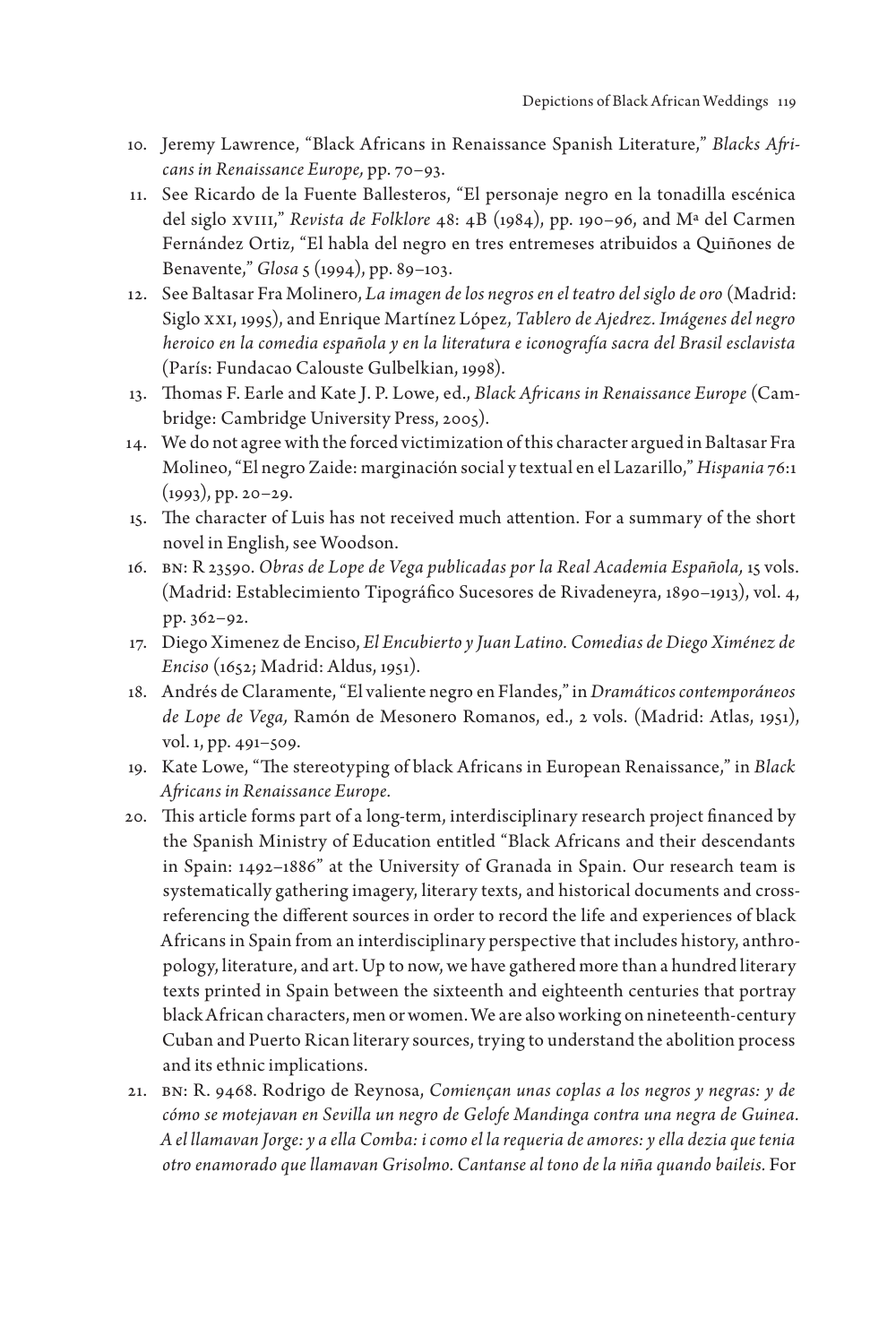a discussion of the poem, see Lawrence; also, see Peter E. Russell, "La 'poesía negra' de Rodrigo de Reynosa," in *Temas de la Celestina y otros estudios: del Cid al Quijote*  (Barcelona: Ariel, 1978), pp. 377–406.

- 22. BN: R. 6355. Francisco de Avellaneda, *Bayle entremesado de negros* (Madrid: Andrés García de la Iglesia, 1663), pp. 67–70.
- 23. BN: VE/1348/15.
- 24. Julio Caro Baroja, *Ensayo sobre la Literatura de Cordel* (Madrid: Revista de Occidente, 1969).
- 25. BN: R. 39212. Francisco de Quevedo, "Boda de negros," in *El Parnasso español, monte de dos cumbres dividido, con las nueve musas castellanas, donde se contienen poesías de Don Francisco de Quevedo Villegas, Cavallero de la Orden de Santiago, y Señor de la Villa de la Torre de Juan Abad. Salen aora añadido con adorno de unas Dissertaciones a cada una de las Musas* (Madrid: Imprenta y Librería de Don Pedro Joseph Alonso de Padilla, 1729), pp. 499–500.
- 26. "Iban los dos de las manos, / como pudieran dos cuervos; otros dicen, como grajos, / porque a grajos van oliendo" (They hold hands, / as two ravens; others say as rooks,/ because they smell like rooks).
- 27. Aurelia Martín Casares, "Domestic service in Spain: Legislation, gender and social practice," in *Domestic Service and the Formation of the European Identity: Understanding the Globalization of Domestic Work. 16th–21st centuries,* Antoinette Fauve-Chamoux, ed. (New York-Bern: Peter Lang, 2004), pp. 189–209.
- 28. ACEG, item 1579–1585.
- 29. For a study of slave marks and tatoos, see Aurelia Martín Casares, "El herraje y los tatuajes," in *La esclavitud en la Granada del siglo XVI: género, raza y religión* (Universidad de Granada: Granada, 2000), pp. 390–97.
- 30. Simón Aguado, "Entremés de los negros," *Revista de Archivos, Bibliotecas y Museos,* (1901), pp. 912–19.
- 31. "de unos días acá ha dado un notable vicio, y es que se me ha aficionado de una negrilla en un vecino mío. Si va la negra fuera, él va tras ella, y ni el otro se sirve de su negra ni yo de mi negro."
- 32. ACEG, item 1605-B.
- 33. Sebastián de Covarrubias Orozco, *Tesoro de la lengua castellana* (Madrid: Taurus, 1984).
- 34. Consolación Baranda Letuario, "Las hablas de negros. Orígenes de un personaje literario," *Revista de Filología Española*, 69 (1989), pp. 311–33. Pilar Sarró López, "Notas sobre la morfosintaxis del habla de las negras de Lope de Rueda," in *Actas del Primer Congreso Internacional de Historia de la Lengua Española*, Manuel Ariza, Antonio Salvador, and Antonio Viudas, ed. (Madrid: Arco Libros, 1987), pp. 601–10.
- 35. BFT, AQ 16f, 1661. Francisco de Quevedo, "Libro de todas las cosas y otras muchas más," in *Obras de Don Francisco de Quevedo Villegas* (Bruselas: Imprenta de Francisco Foppens, 1661), pp 583–96.